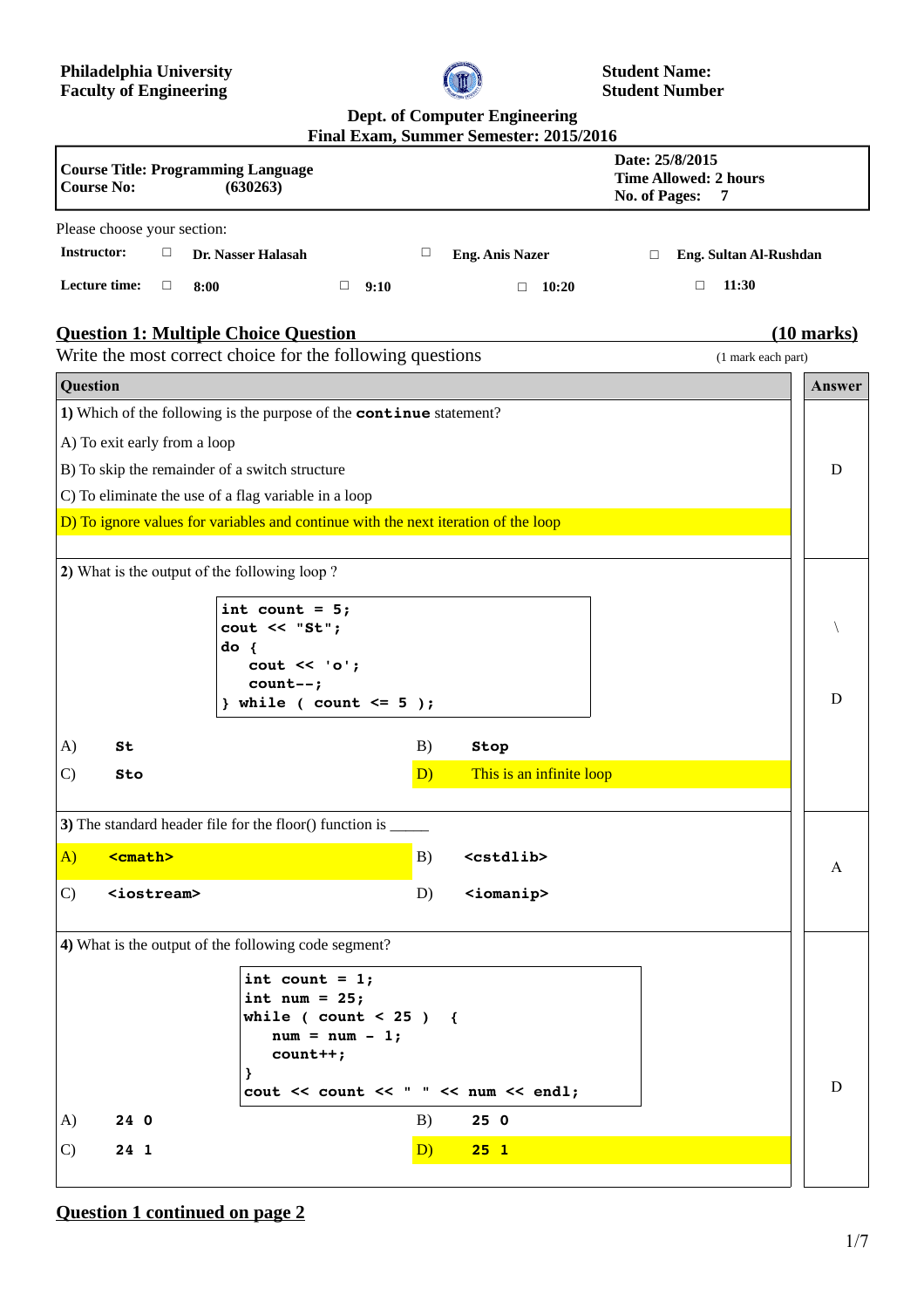# **Question 1 continued**

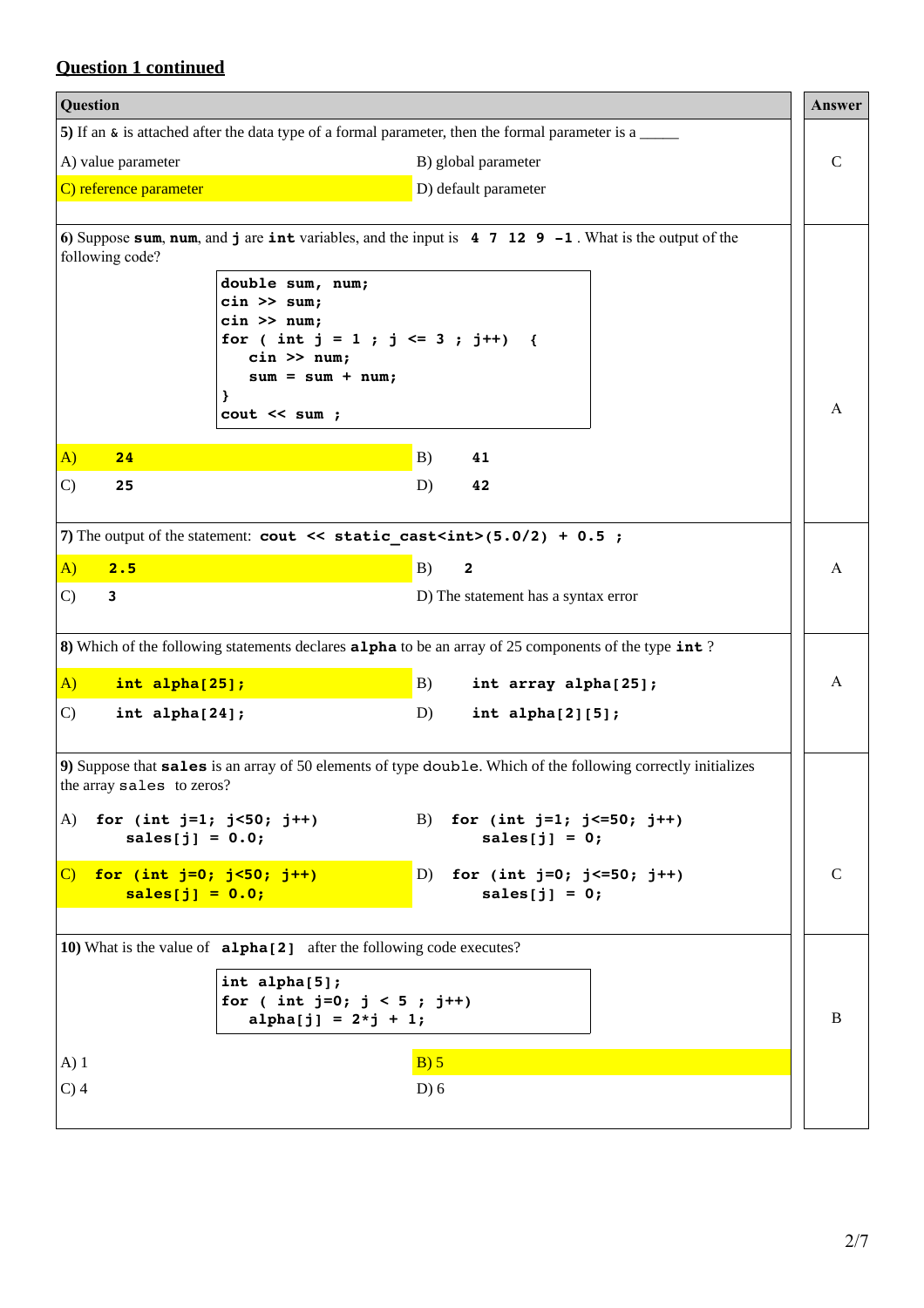### **Question 2: (9 marks)**

### What is the output of the following code segments ? Assume that the library for input/output is included

| Code                                                                                                                                                                                                                                                                                                               | Output            |
|--------------------------------------------------------------------------------------------------------------------------------------------------------------------------------------------------------------------------------------------------------------------------------------------------------------------|-------------------|
| double sun = $3$ , moon = $7$ , gun = $2.3$ ;<br>$sun = moon + 2*gun;$<br>$gun += sun;$<br>$moon = gun;$<br>cout << moon << endl << sun;                                                                                                                                                                           | 13.9<br>11.6      |
| int $a = 2$ , $b = 9$ , $c = -3$ ;<br>int $s1 = 0$ , $s2 = 0$ ;<br>if ( $a == b$    $a < c$ ) {<br>if $(b > a)$<br>$s1 = a + b;$<br>$s2 = a + c;$<br>}<br>$else$ {<br>if $(b < c)$<br>$s1 = b + c;$<br>$s2 = b - c;$<br>Ł<br>$\cot \ll s1 \ll \text{endl} \ll s2;$                                                 | 0<br>12           |
| int $N = 4$ , $f = 1$ , i;<br>for ( $i = 1$ ; $i \le N$ ; $i++)$<br>$f = f * i;$<br>cout $<<$ i $<<$ endl $<<$ f;                                                                                                                                                                                                  | 5<br>24           |
| int $n = 13$ ;<br>switch $(n \t3 \t9)$ {<br>case 1:<br>cout $<< n*3 << end1$ ;<br>case 2:<br>$\cot \leftarrow -n \leftarrow \text{endl};$<br>case 3:<br>$\text{cut} \ll n/3 \ll \text{endl}$ ;<br>case $4:$<br>$\cot \lt \lt \lt n-3 \lt \end$ endl;<br>default:<br>$\text{cut} \ll n+3 \ll \text{endl};$<br>}     | 10<br>16          |
| int $a=10$ , $b = 1$ ;<br>$do { }$<br>$a = a * 2;$<br>$b++;$<br>ł<br>while $(a < 100)$ ;<br>cout $<< a << end1 << b$ ;                                                                                                                                                                                             | 160<br>5          |
| int count=0;<br>bool hello (int $x$ ) {<br>$count++;$<br>if $(x > 3 \& x < 6)$<br>return true;<br>else<br>return false;<br>ł<br>int main() $\{$<br>int $c = 1$ , $s=0$ ;<br>while $(c < 10)$ {<br>if $($ hello $($ c $)$ $)$<br>$s = s + 1;$<br>$c++;$<br>Ł<br>cout $<<$ count $<<$ endl $<<$ s;<br>return 0;<br>ł | 9<br>$\mathbf{2}$ |

**Question 2 continued on page 4**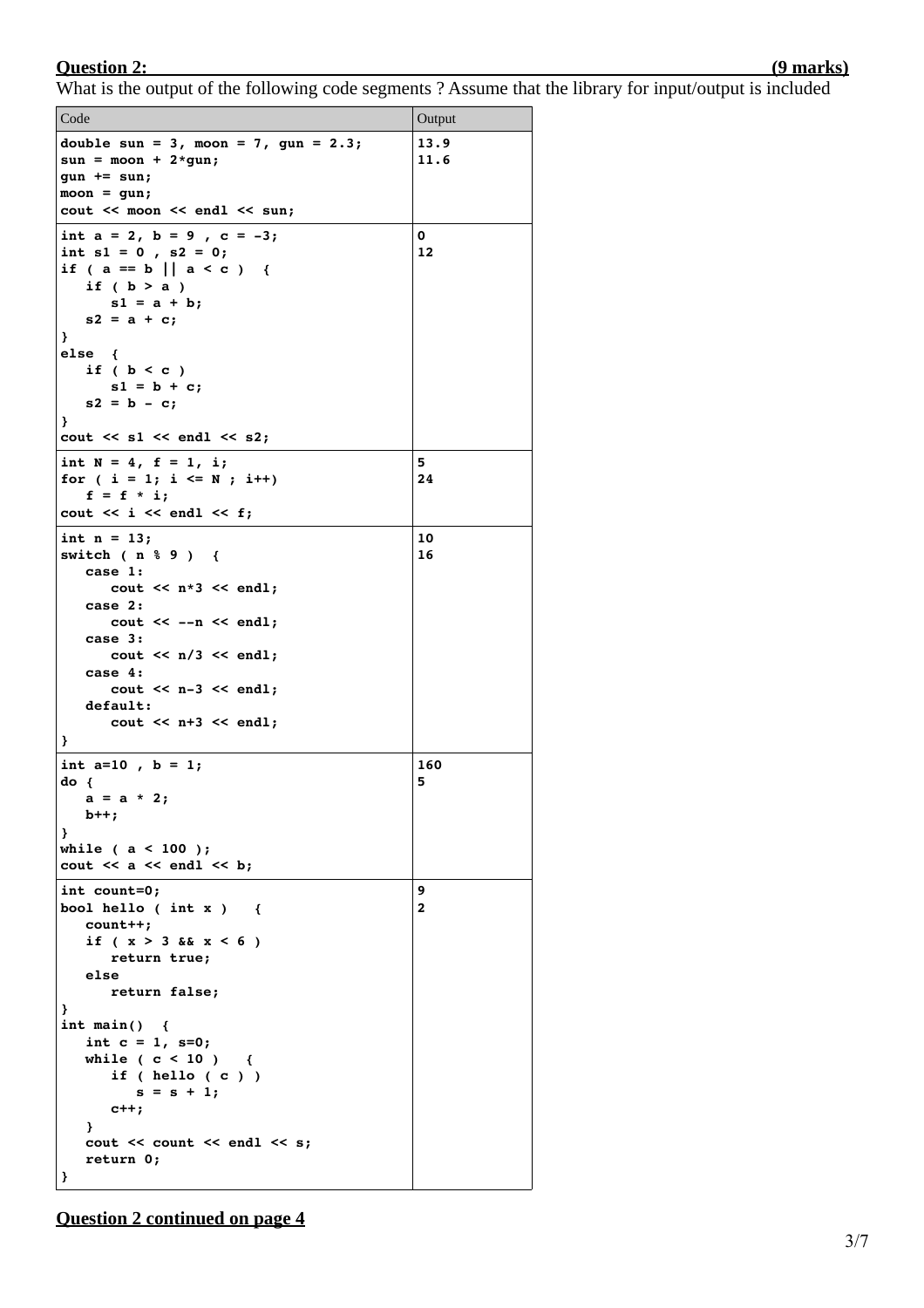**Question 2: continued**

| Code                                                                                                                                                                                                                             | Output               |
|----------------------------------------------------------------------------------------------------------------------------------------------------------------------------------------------------------------------------------|----------------------|
| double fun( double $x$ ) {<br>return $2*x$ ;<br>ł<br>$int \text{main}()$<br>$\sim$ 1<br>$\text{count} \leq \text{fun}(1) + \text{fun}(2) \leq \text{end}!$<br>cout $\langle$ fun( 1 + fun(2) ) $\langle$ endl;<br>return 0;<br>} | 6<br>10              |
| int $F($ int $x$ );<br>int main() $\{$<br>int i, $s=0$ ;<br>for $(i=0; i < 5; i++)$<br>€<br>$s = s + F(i);$<br>γ.<br>$\cot \leq s;$<br>return 0;<br>ł<br>int $F($ int $x$ $)$ {<br>return $x \times x$ ;<br>ł                    | 30                   |
| int A[] = { 4, 9, 1, -2, 3, 2, -7, 6};<br>$\text{cut} \ll A[3] + A[4] \ll \text{end}$ ;<br>$\text{cut} \ll A[ A[4] ] \ll \text{end}$ ;                                                                                           | $\mathbf{1}$<br>$-2$ |
| int A[] = { 4, 9, 1, -2, 3, 2, -7, 6};<br>for ( int i = 1 ; i < 4 ; i++)<br>$A[i-1] = A[i];$<br>$\text{cut} \ll A[0] \ll \text{endl} \ll A[4];$                                                                                  | 9<br>3               |

## **Question 3: (5 marks)**

| Write $C_{++}$ statements to perform the following tasks:                                                                            |                                                                                                     |  |
|--------------------------------------------------------------------------------------------------------------------------------------|-----------------------------------------------------------------------------------------------------|--|
| <b>Task</b>                                                                                                                          | $C++Code$                                                                                           |  |
| Write a statement to display your name on the<br>output screen                                                                       | cout << "Anis";                                                                                     |  |
| Rewrite the statements using a <b>single</b> statement<br>$x = x - 1;$<br>$y \neq x$ ;                                               | $y$ += --x;                                                                                         |  |
| Rewrite the following for loop using a while<br>loop<br>int sum = $0$ ;<br>for ( int $x = 10$ ; $x \ge 1$ ; $x = 2$ )<br>sum $+= x;$ | int sum = $0, x = 10;$<br>while $(x \geq 1)$<br>$\{$<br>$sum + = x;$<br>$x = 2;$<br>ł               |  |
| Rewrite the following using a <b>single</b> statement<br>double $x[3]$ ; $x[0] = 5$ ;<br>$x[1] = 10;$ $x[2] = 2;$                    | double $x[3] = \{5, 10, 2\}$ ;                                                                      |  |
| Declare an array of 20 numbers and initialize<br>them using the formula:<br>$A[i]=\sqrt{2^i}$                                        | double $A[20]$ ;<br>for ( int c=0; $c < 50$ ; $c++$ )<br>$\{$<br>$A[c] = sqrt (pow ( 2, i ) )$<br>} |  |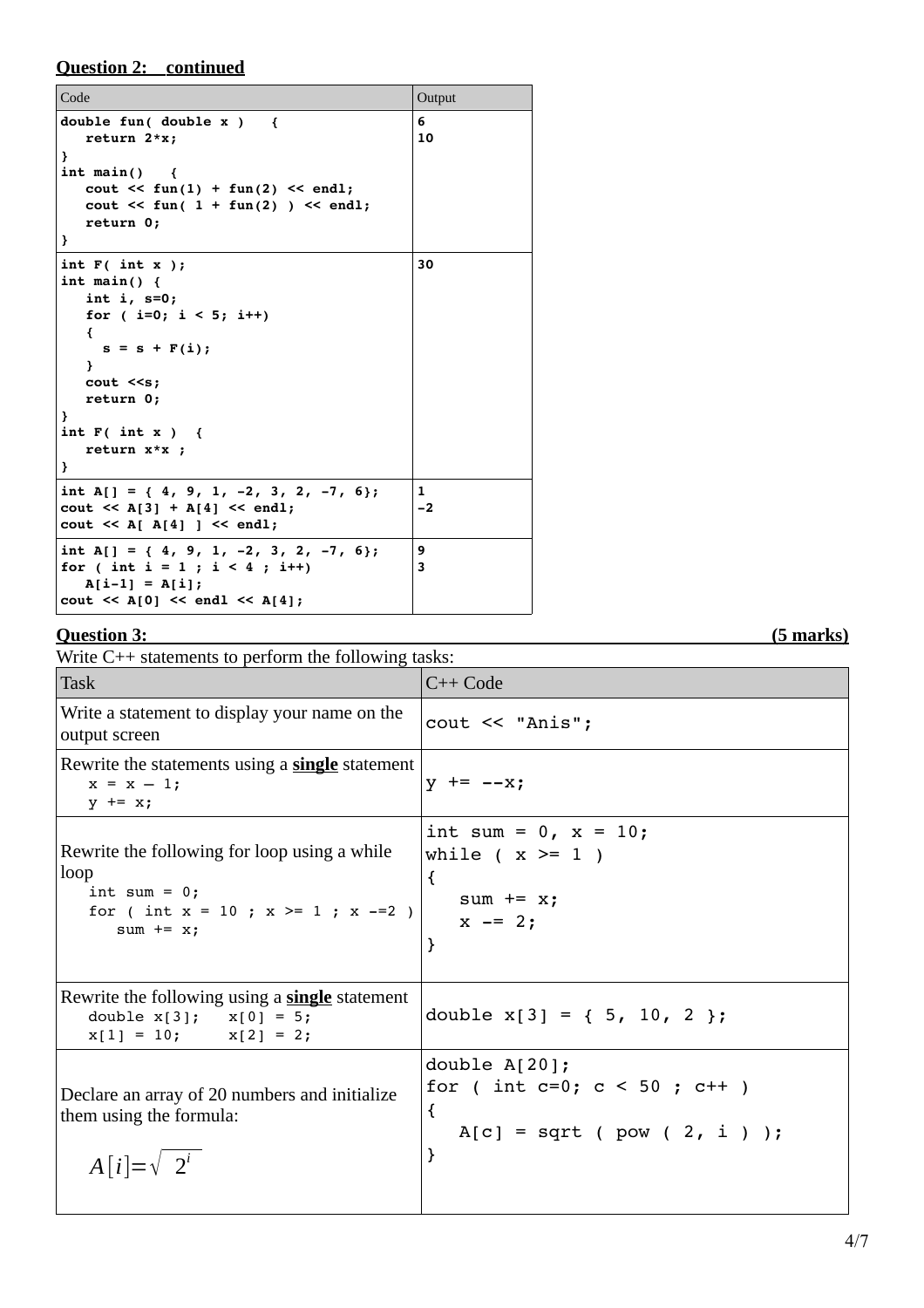# **Question 4: (5 marks)**

Find the **errors** (syntax or logical) in the following code segments and **correct** them. Assume that the library for input and output is included and note that **each part contains two errors.** (1 mark each part)

| Code                                                                                   | Correction                                                                                                      |
|----------------------------------------------------------------------------------------|-----------------------------------------------------------------------------------------------------------------|
| void main ()                                                                           | int main $()$                                                                                                   |
| $\left\{ \right.$                                                                      | €                                                                                                               |
| cout $\lt\lt$ "The result of " $5x6=$ " $\lt\lt$ 5*6 $\lt\lt$ "\n";                    | cout << "The result of \"5x6\"="<<5*6<<"\n";                                                                    |
| return 0;                                                                              | return 0;                                                                                                       |
| }                                                                                      | }                                                                                                               |
| int x;                                                                                 | if $(x > 2 \& x < 10)$                                                                                          |
| $\sin \gg x;$                                                                          | €                                                                                                               |
| if $(2 < x < 10)$                                                                      | cout $\ll$ x%2 $\ll$ endl;                                                                                      |
| cout $\ll x\$ 2 $\ll$ endl;                                                            | cout $<< x\$ 4 << end1;                                                                                         |
| cout $\ll$ x%4 $\ll$ endl;                                                             | }                                                                                                               |
| else                                                                                   | else                                                                                                            |
| cout $\ll$ x%3 $\ll$ endl;                                                             | cout $\lt\lt x\$ 3 $\lt\lt$ endl;                                                                               |
| int $x, y$ ;<br>while ( $y \le 10$ )<br>$y = x + 2;$<br>$x + +$ ;<br>cout $\lt\lt y$ ; | int $x=0$ , $y=0$ ;<br>while ( $y \le 10$ )<br>€<br>$y = x + 2;$<br>$x++;$<br>$\mathbf{F}$<br>cout $\lt\lt y$ ; |
| void get ( double a , double b)                                                        | void get ( double &a , double &b)                                                                               |
| €                                                                                      | €                                                                                                               |
| cin $\gg$ a;                                                                           | cin $\gg$ a;                                                                                                    |
| $\sin \gg b$ ;                                                                         | $\sin \gg b$ ;                                                                                                  |
| }                                                                                      | 1                                                                                                               |
| int main()                                                                             | int main()                                                                                                      |
| €                                                                                      | $\left\{ \right.$                                                                                               |
| double $x, y$ ;                                                                        | double $x, y$ ;                                                                                                 |
| cout << "Enter two numbers: ";                                                         | cout << "Enter two numbers: ";                                                                                  |
| get (x);                                                                               | get $(x, y)$ ;                                                                                                  |
| cout << "you entered: \n"                                                              | cout << "you entered: \n"                                                                                       |
| $\prec x \prec \text{endl} \prec y;$                                                   | $\ll$ x $\ll$ endl $\ll$ y;                                                                                     |
| return 0;                                                                              | return 0;                                                                                                       |
| $\mathbf{r}$                                                                           | $\mathbf{F}$                                                                                                    |
| // adding 5 to each element                                                            | // adding 5 to each element                                                                                     |
| int A[5] = { 3, 5, 6, 4, 1}                                                            | int A[5] = { 3, 5, 6, 4, 1} ;                                                                                   |
| for ( int i=0 ; i $>$ 5 ; i++ )                                                        | for ( int i=0 ; $i < 5$ ; i++ )                                                                                 |
| $A[i]$ += 5;                                                                           | $A[i]$ += 5;                                                                                                    |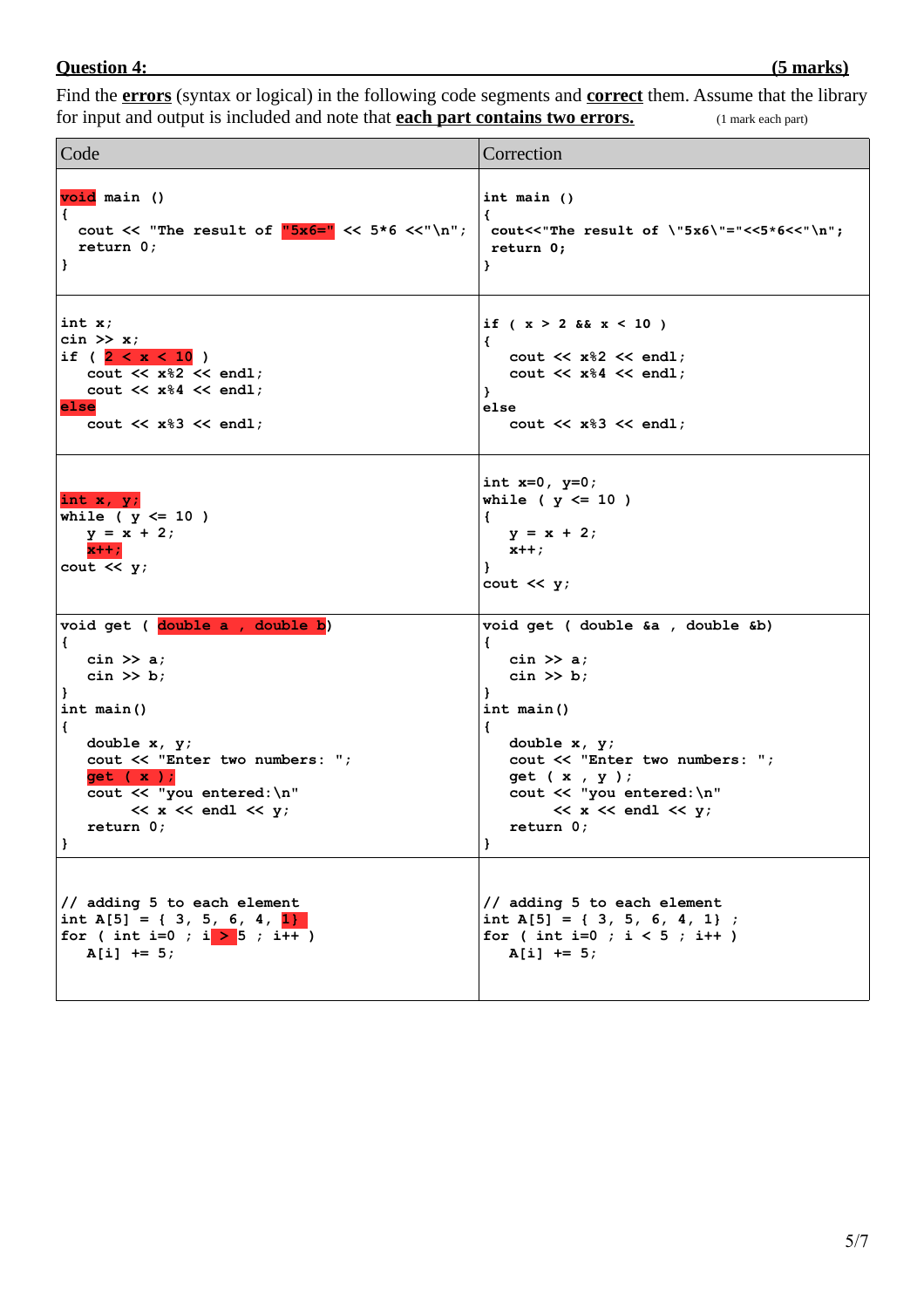### *Ouestion 5:* **(5 marks)**  *Constanting Constanting Constanting Constanting Constanting Constanting Constanting Constanting Constanting Constanting Constanting Constanting Constanting Constanting Constanting Constanting C*

Write a program that calculates and displays the volume and surface area of a cylinder.

- The user should enter the radius of the base and height of the cylinder.
- You have to calculate the surface area and the volume using a **function**
- Assume  $\pi$  = 3.141592654 and define it as a **constant global variable.**
- Use the following formulas to calculate the required

```
\textit{surface area} = 2\pi r^2 + 2\pi rhvolume=πr
2
h
#include <iostream>
using namespace std;
const double pi = 3.141592654;
double area ( double r, double h);
double volume ( double r, double h);
int main()
{
      double r, h;
   cout \ll "Enter the radius of the cylinder: "; cin >> r;
      cout << "Enter the height of the cylinder: "; cin >> h;
   cout << "The surface area of the cylinder is: " << area(r, h) << endi;   cout << "The volume of the cylinder is: " << volume(r, h) << endl;
      return 0;
}
double area ( double r, double h)
{
   return ( 2*pi*r*r + 2*pi*r*h ) ;
}
double volume ( double r, double h)
{
      return ( pi*r*r*h );
}
```